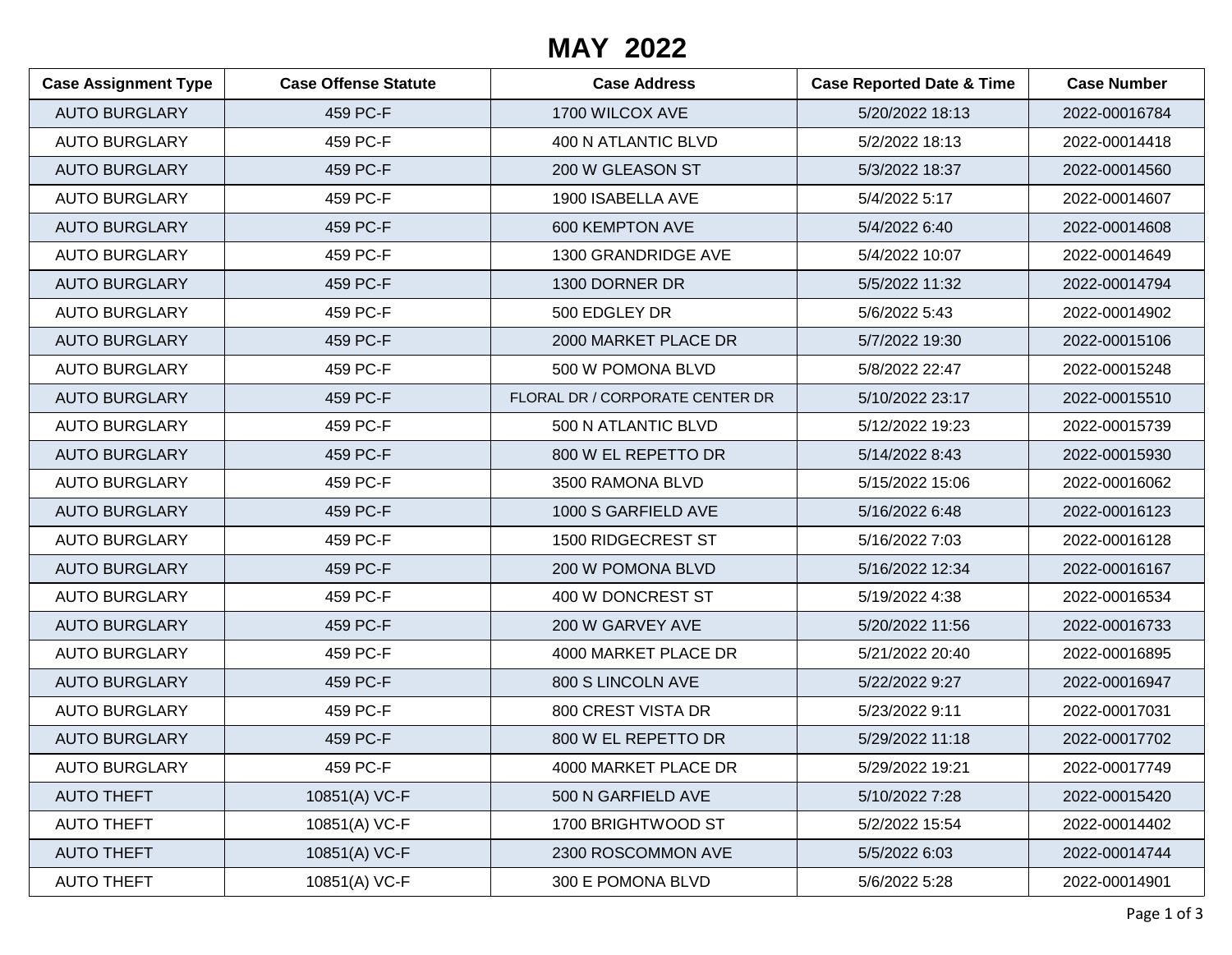## **MAY 2022**

| <b>Case Assignment Type</b> | <b>Case Offense Statute</b> | <b>Case Address</b>   | <b>Case Reported Date &amp; Time</b> | <b>Case Number</b> |
|-----------------------------|-----------------------------|-----------------------|--------------------------------------|--------------------|
| <b>AUTO THEFT</b>           | 10851(A) VC-F               | 1600 ABAJO DR         | 5/6/2022 14:39                       | 2022-00014963      |
| <b>AUTO THEFT</b>           | 10851(A) VC-F               | 500 N ATLANTIC BLVD   | 5/6/2022 22:55                       | 2022-00015015      |
| <b>AUTO THEFT</b>           | 10851(A) VC-F               | 500 W POMONA BLVD     | 5/8/2022 8:56                        | 2022-00015179      |
| <b>AUTO THEFT</b>           | 10851(A) VC-F               | 500 N ATLANTIC BLVD   | 5/9/2022 16:55                       | 2022-00015358      |
| <b>AUTO THEFT</b>           | 10851(A) VC-F               | 400 S GARFIELD AVE    | 5/10/2022 7:23                       | 2022-00015418      |
| <b>AUTO THEFT</b>           | 10851(A) VC-F               | 400 POTRERO GRANDE DR | 5/13/2022 6:01                       | 2022-00015768      |
| <b>AUTO THEFT</b>           | 10851(A) VC-F               | 1000 DE LA FUENTE ST  | 5/14/2022 13:09                      | 2022-00015951      |
| <b>AUTO THEFT</b>           | 10851(A) VC-F               | 200 N NICHOLSON AVE   | 5/14/2022 16:43                      | 2022-00015975      |
| <b>AUTO THEFT</b>           | 10851(A) VC-F               | 200 N NICHOLSON AVE   | 5/14/2022 16:43                      | 2022-00015976      |
| <b>AUTO THEFT</b>           | 10851(A) VC-F               | 2000 MARKET PLACE DR  | 5/14/2022 18:54                      | 2022-00015980      |
| <b>AUTO THEFT</b>           | 10851(A) VC-F               | 500 N ATLANTIC BLVD   | 5/15/2022 22:53                      | 2022-00016108      |
| <b>AUTO THEFT</b>           | 10851(A) VC-F               | 1000 S GARFIELD AVE   | 5/17/2022 17:54                      | 2022-00016344      |
| <b>AUTO THEFT</b>           | 10851(A) VC-F               | 500 W HELLMAN AVE     | 5/17/2022 22:20                      | 2022-00016368      |
| <b>AUTO THEFT</b>           | 10851(A) VC-F               | 500 N ATLANTIC BLVD   | 5/18/2022 1:52                       | 2022-00016391      |
| <b>AUTO THEFT</b>           | 10851(A) VC-F               | 500 N GARFIELD AVE    | 5/18/2022 7:39                       | 2022-00016403      |
| <b>AUTO THEFT</b>           | 10851(A) VC-F               | 400 W DONCREST ST     | 5/19/2022 4:38                       | 2022-00016531      |
| <b>AUTO THEFT</b>           | 10851(A) VC-F               | 500 N ATLANTIC BLVD   | 5/19/2022 19:58                      | 2022-00016642      |
| <b>AUTO THEFT</b>           | 10851(A) VC-F               | 2000 WHEELER DR       | 5/20/2022 5:45                       | 2022-00016685      |
| <b>AUTO THEFT</b>           | 10851(A) VC-F               | 800 W FERNFIELD DR    | 5/21/2022 7:56                       | 2022-00016840      |
| <b>AUTO THEFT</b>           | 10851(A) VC-F               | 400 E NEWMARK AVE     | 5/24/2022 10:25                      | 2022-00017167      |
| <b>AUTO THEFT</b>           | 10851(A) VC-F               | 300 S GARFIELD AVE    | 5/26/2022 11:12                      | 2022-00017403      |
| <b>AUTO THEFT</b>           | 10851(A) VC-F               | 2400 S ATLANTIC BLVD  | 5/26/2022 16:29                      | 2022-00017434      |
| <b>AUTO THEFT</b>           | 10851(A) VC-F               | 800 S GARFIELD AVE    | 5/26/2022 23:16                      | 2022-00017462      |
| <b>AUTO THEFT</b>           | 10851(A) VC-F               | 1000 E GARVEY AVE     | 5/29/2022 11:58                      | 2022-00017706      |
| <b>AUTO THEFT</b>           | 10851(A) VC-F               | 300 S GARFIELD AVE    | 5/20/2022 18:21                      | 2022-00016783      |
| <b>BURGLARY COM</b>         | 459 PC-F                    | 3500 MARKET PLACE DR  | 5/7/2022 10:39                       | 2022-00015051      |
| <b>BURGLARY COM</b>         | 459 PC-F                    | 200 W GARVEY AVE      | 5/1/2022 8:23                        | 2022-00014243      |
| <b>BURGLARY COM</b>         | 459 PC-F                    | 300 S GARFIELD AVE    | 5/2/2022 7:09                        | 2022-00014323      |